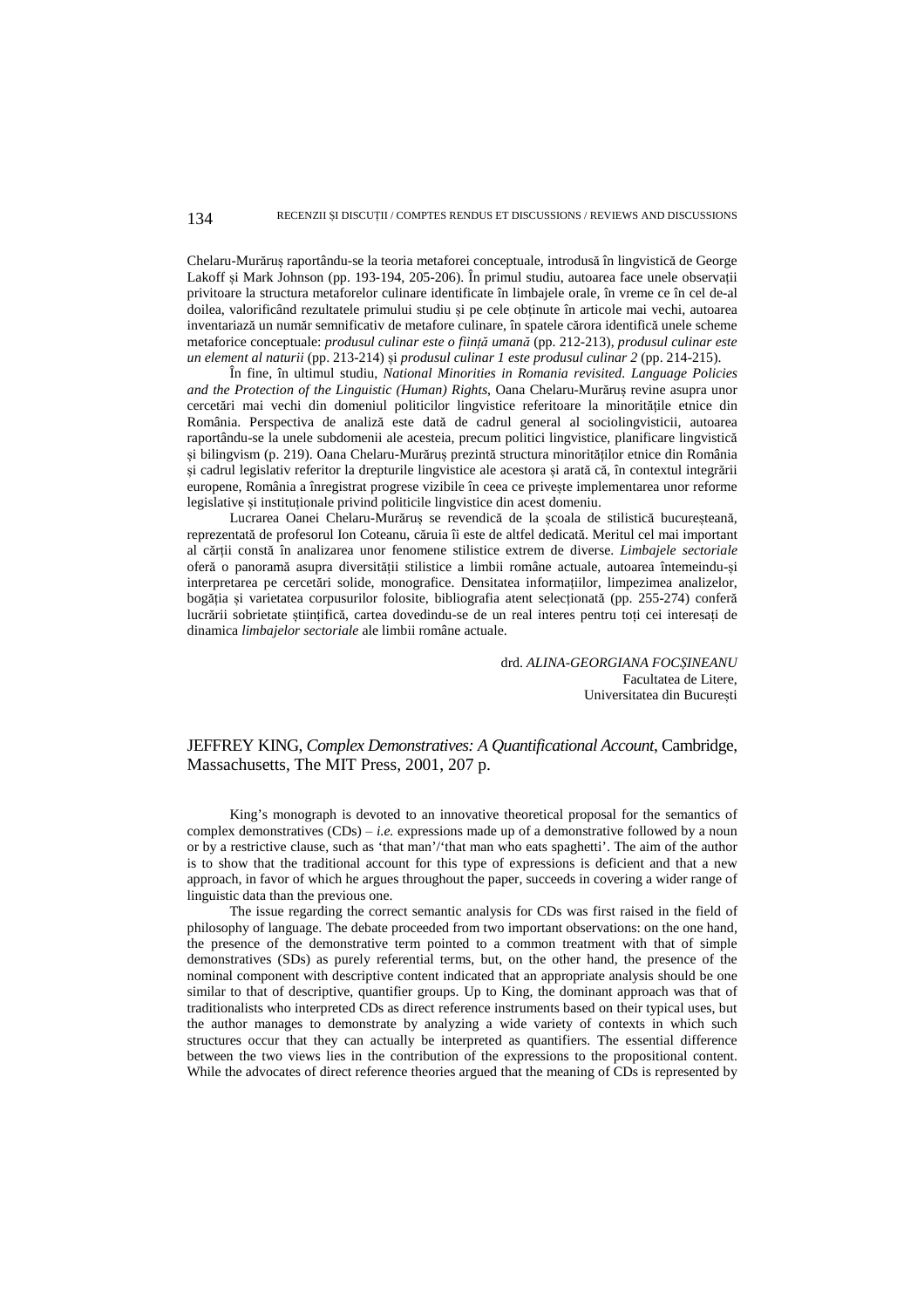the individuals to whom speakers intended to refer in a given context (Kaplan 1989), the quantificational account identifies their meaning with properties established by these intentions.

King's work opens with an introduction in which he summarizes the traditional semantic interpretation of CDs and motivates the need for a more detailed and unified semantic account for these expressions. Then, the author presents the structure and objectives pursued in each of the five chapters of the book.

The first chapter, *Against a Direct Reference Account*, consists of a brief presentation of the linguistic arguments underlying the new theoretical proposal for CDs. King's arguments are divided into two categories: on the one hand, non-referential uses of demonstrative structures that the advocates of direct reference theories have neglected to mention in their papers, and, on the other hand, syntactic evidence that reveals some sort of quantificational behaviour of CDs based on strong similarities with quantifier phrases (QP). Some of the most important evidence in favour of the quantificational account is illustrated below:

a) *NDNS uses* (*no demonstration no speaker reference uses*) – occur in statements in which the speaker doesn't have a specific individual in mind to refer to and therefore if that individual is not present in the physical context of utterance there is no need for gestures accompanying the CD structure:

1) *That hominid who discovered how to start fires* was a genius. (King 2001: 9)

b) *QI uses (quantification in uses)* – are specific to those statements in which CDs contain a pronoun which functions as a variable bound by a QP in whose scope the demonstrative structure occurs:

2) **Every father** dreads *that moment when his oldest child leaves home*. (King 2001: 10)

- c) *Ambiguous uses* caused by scope interactions between quantifiers and CDs:
	- 3) *That senator with the most seniority on each committee* is to be consulted. (King 2001: 10)

Here, the structure can receive a referential interpretation if the speaker uses it to refer to a particular individual (one of the senators from each committee, Jack, for example, will be consulted), but also a non-referential interpretation, when the CD takes *narrow scope* relative to the QP occurring in its relative clause (for each committee one senator, whoever that is, he/she will be consulted).

d) *Weak crossover phenomena* – cases in which possessives contained in the subject determiner phrase cannot be interpreted as anaphoric on CDs which are placed in object position:

- 4) a. *His* mother loves *that man with the goatee*.
	- b. *His* mother loves *every man*.
	- c. *His* mother loves *John*. (King 2001: 18-19)

The argument goes as follows: while in sentences containing CDs (*that man with the goatee*) and QPs (*every man*), 'his' cannot be interpreted as an anaphor, sentences which include proper names (*John*) can receive such an interpretation because it's easy to imagine a context in which 'his' and 'John' refer to the same individual. This is considered to be a strong syntactic proof, which clearly shows that CDs are similar to QPs and differ from purely referential expressions such as proper names.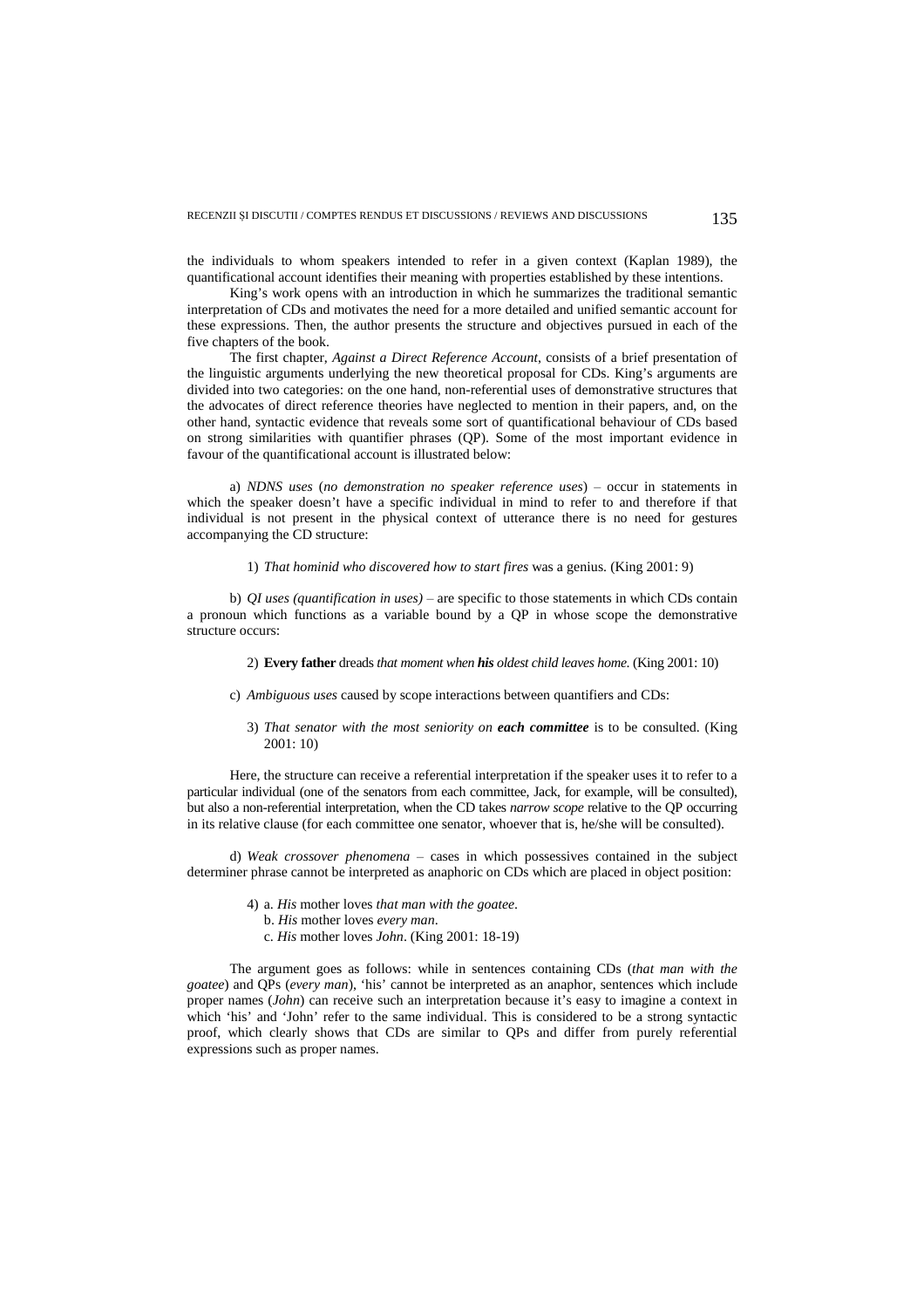## 136 RECENZII ȘI DISCUȚII / COMPTES RENDUS ET DISCUSSIONS / REVIEWS AND DISCUSSIONS

In the second chapter, *Three quantificational accounts for 'that' phrases*, the author formulates three different quantificational accounts for describing CDs behavior and argues in favor of one of them. The main idea he highlights here is that even CDs and quantifiers have a common semantic feature, namely the fact that their propositional contribution consists of relations between properties, there is, however, something that differentiates them – the way we come to determine those properties. In the case of CDs, speaker's intentions are the ones considered to be responsible for fixing properties that further restrict the quantification expressed in contexts in which they occur. The author identifies two types of intentions: *perceptual intentions* (when speakers have direct perception of the object they want to talk about) and *descriptive intentions* (when speakers want to refer to an object they believe it possesses certain properties). Then, he establishes correlations between referential uses of CDs and speaker's perceptual intentions, on the one hand, and between non-referential uses of CDs and descriptive intentions, on the other. In the end, when discussing his final account for CDs, King describes the lexical meaning of the demonstrative 'that' by means of a relation with four argument places for properties  $('_$  and  $_$  are uniquely  $_$  in an x object and x is  $_$ ) and shows how they can get saturated based on the context and also on the type of intention that the speaker possesses.

In the third chapter, *Modality, negation, and verbs of propositional attitude*, King considers a wide range of linguistic contexts in which he identifies scope interactions between CDs and other types of expressions that contextually affect their semantics: modal operators, negation, and verbs of propositional attitude. Due to the fact that the advocates of direct reference theories do not have the appropriate means to explain how can it be that CDs exhibit narrow scope readings, King focuses his attention on creating and debating a large set of contexts of this kind, which he considers essential to the view he supports. The examples are not limited to sentences in which CDs have non-referential uses (cases in which narrow scope readings can be spotted quite easily) but show that even with referential uses such readings are possible, reinforcing once again the idea that the quantificational approach manages to unify theoretically two different types of uses which would apparently require different semantic solutions.

The following chapter, *This and that: A Variety of Loose ends*, consists of some debatable issues regarding the quantificational treatment of demonstrative structures. Here, King talks about the particular character of the demonstrative 'that' among other determiners, insisting on the idea that the speaker's intentions are significant in restricting the domain of quantification. The author discusses similar statements in which either QP or CD structures occur and provides different semantic interpretations for each of them. In the last part of the chapter, King deals with the possibility of applying the same semantic analysis of CDs to SDs. He admits that some of the syntactic arguments put forward to strengthen the quantificational approach for CDs do not work for SDs, but he does not exclude the possibility that the latter be interpreted semantically similar. King is of the opinion that SDs include an empty constituent  $[\int_{\text{Lap}}][\int_{\text{det}} \text{That}][\int_{\text{Lap}}]$  (King 2001: 141), which has a great contribution on the propositional content of the sentences in which they occur. Then, using the same theoretical model as for CDs, the author demonstrates that properties dictated by the speaker's intentions can also be determined for SDs. Consequently, he argues that the new approach has the means for being extended to plenty of other types of language expressions.

In the last chapter of his monograph, *Against Ambiguity Approaches*, the author criticizes theories which claim that various uses of CDs cannot be embedded in a single semantic theory. These theories provide a direct reference interpretation for the referential uses of CDs and offer different versions of semantic interpretation for their non-referential uses. King maintains that the strong similarities between both types of readings that CDs may exhibit require a unified approach and shows that his theory succeeds in explaining on the basis of reasonable principles why it is not necessary for these uses to be given a separate semantic treatment. Among the arguments put forward by the author are the following: the possibility of having contextual supplementation by speaker's intentions for both types of uses, various contexts in which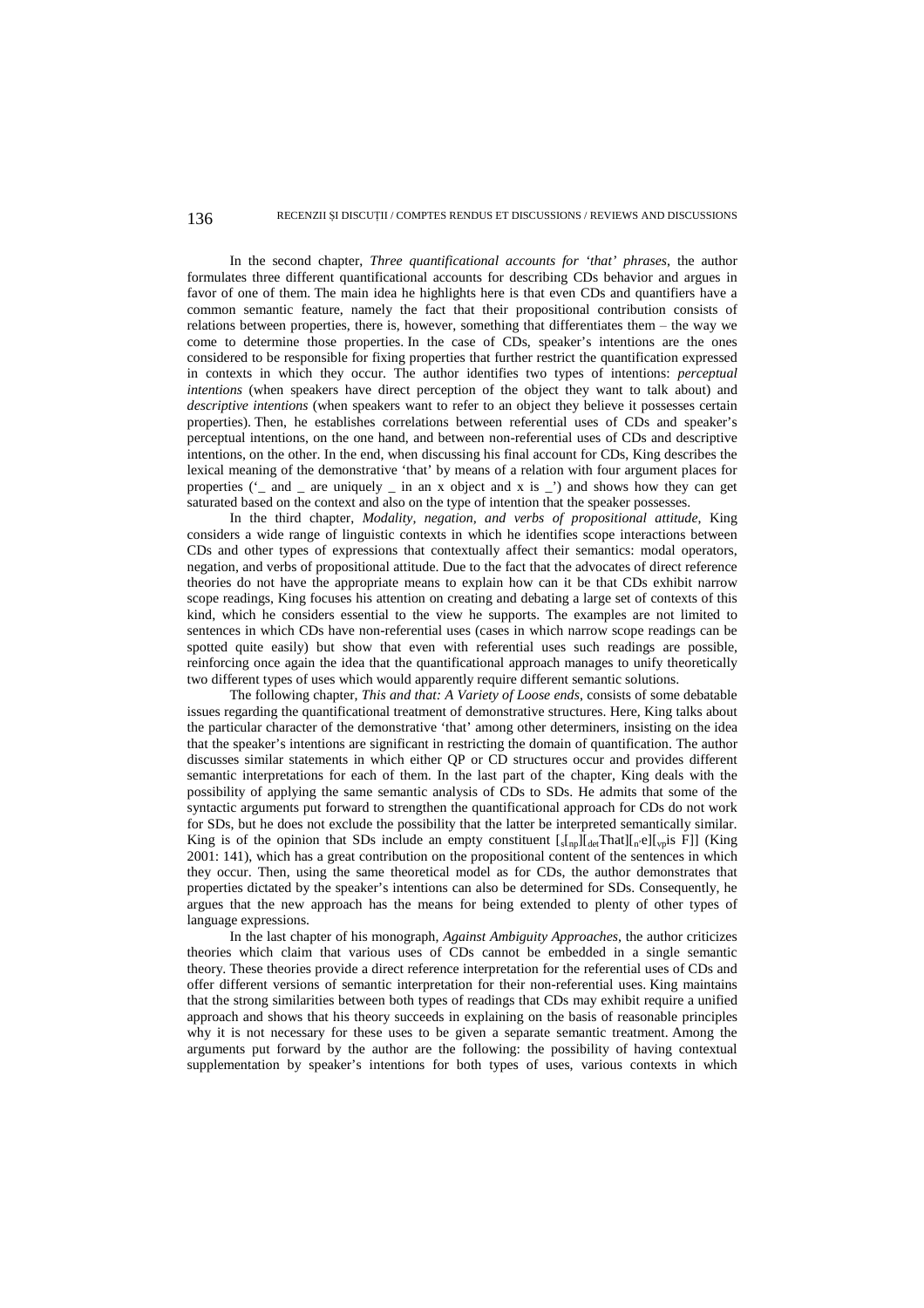depending on the type of intention the speaker possesses the same CD can receive both referential and non-referential interpretation and also strong syntactic similarities. Moreover, King drew a parallel with definite descriptions which despite their different contextual readings (referential or attributive) are however accommodated within a single semantic theory. Finally, he suggests that an ambiguity theory should be appropriate to explain the different semantic behaviour between SDs and complex ones, but excludes the possibility that such a theory be valid for CDs, given the systematic character and great explanatory power of the quantificational account.

The monograph ends with an appendix that includes formal representations of the semantic theory formulated by the author.

Even though King's work is impressive there are some critical remarks which can be made with respect to it. In the first place, although the author formulates a theory for the whole class of demonstratives, the examples he uses throughout the paper contain only the demonstrative 'that'. It can be inferred that, in his opinion, the proximal demonstrative (*this*) and the plural correspondents of the two (*these, those*) exhibit the same kind of semantic behavior, but a careful look at the contexts considered by the author reveals that the demonstrative 'that' cannot be always replaced by other demonstratives. Replacement failure most probably shows they are not actually semantically equivalent. In 'Every father dreads that moment when his oldest child leaves home', for example, 'that' cannot be replaced with 'this' because it would not have a non-referential reading anymore. Moreover, it is curious how non-referential readings can be established exclusively for distal demonstratives (*that/those*) – we could not find any context in which 'this hominid who discovered how to start fires', 'this senator with the most seniority..' or 'this moment when..' can receive non-referential interpretation. This idea could be exploited by the advocates of other theories by identifying and interpreting that particular element which justifies non-referential readings only for distal demonstratives, and once the invalidity of the quantificational theory for the entire class of demonstratives has been settled, the explanatory power of King's approach would be strongly diminished.

Another observation that could affect King's theory is that arguments based on syntactic similarities between OPs and CDs can often be countered. I will concentrate only on one example: the sentence '*His* mother loves *that man with the goatee*' is used by King to establish a correspondence with '*His* mother loves *every man*', but although he maintains that in none of them 'his' can get an anaphoric interpretation on the structures in the direct object position, by creating an appropriate extralinguistic context, such an interpretation proves to be possible. Consider the following situation: during the hospital's visiting hours, only one of the three male patients in the salon receives a visit; an old woman brought him food and seemed very worried about his health; one of the other two patients whispers to his comrade: 'His mother loves that man with the goatee'. Undoubtedly, in this particular context, the possessive 'his' and the CD structure are coreferential. The consequence, in this case, is that there are some context-related aspects (beliefs, assumptions, shared knowledge possessed by interlocutors) that play a significant role in interpreting demonstratives. Furthermore, this context is more of an argument in favor of the direct reference interpretation of the demonstrative since the CD behaves syntactically similar to other singular terms – see (4c). It may also support the idea put forward by Lepore & Johnson (2002: 22) that all these syntactic similarities have a logical explanation, namely the fact that QPs and CDs display the same syntactic form – [Det N']. Therefore, it seems that even if we can spot some syntactic similarities between the two, they do not represent sufficiently strong evidence to justify QPs and CDs' interpretation as members of the same semantic category. Some other syntactic arguments King presented in his work have been criticized by Lepore & Johnson (2002), Altshuler (2007), Braun (2008).

One last point I will consider has to do with the translation in Romanian and in other languages of the examples used by King. In order to reject those theories which argue in favor of the idea that non-referential uses of CDs can always be replaced by definite descriptions and therefore that they should be treated similarly to them, the author discusses the following two